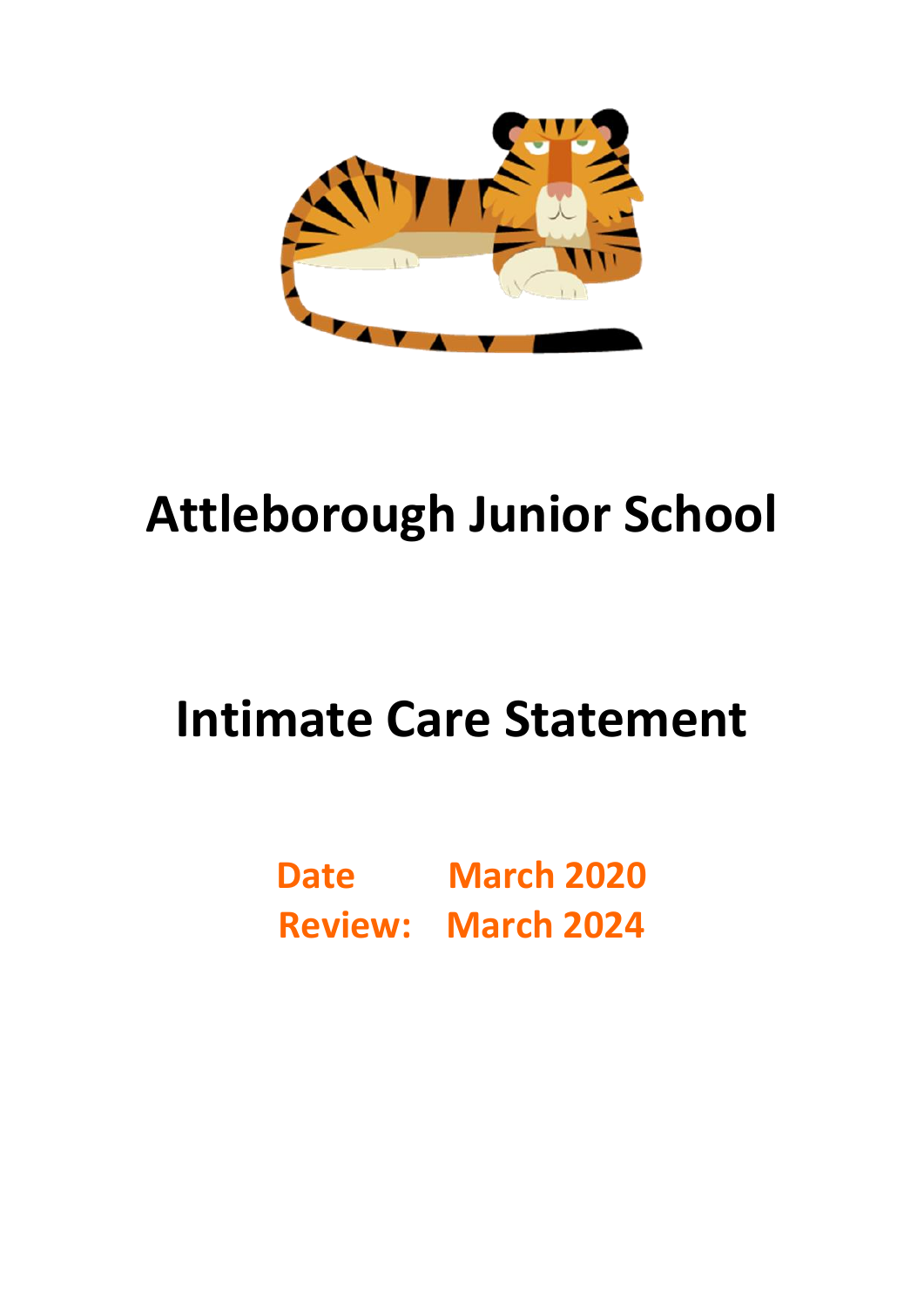The purpose of this statement is to provide guidance as to the intimate care of children arising from such issues as incontinence, 'toilet accidents' and other incidents that may require a child to remove their clothes.

- i) Children should be encouraged to express choice and have a positive image of his / her body.
- ii) Children should have the right to feel safe and secure.
- iii) Children should be respected and valued as individuals.
- iv) Children have the right to information and support to enable them to make appropriate choices.
- v) Children have the right to complain and have their complaint dealt with.
- vi) Risks for both child and any adults in attendance at any incidents involving intimate care are minimised.

#### **Number of Adults in Attendance**

This ideally should be **two** and allows virtual support in case child protection allegations are made. If the child is female then female members of staff should attend; if the child is male then at least one member of staff should be male. At least one person should be on the school staff. It is not appropriate for a helper or volunteer to provide the only care for the child. If the child is very distressed then parents may have to be called. In some circumstances staff availability might preclude the attendance of two.

In such circumstances the nature and knowledge of the child must be used to help assess the risk and another adult should be informed about what is happening.

## **Location**

The disabled toilet, near the entrance to the school, provides a private changing space. This allows privacy but also allows accessibility to adults if they are needed. Support and reassurance after the incident should be given in a different place either at the end of the corridor leading to the adult toilets or in the Headteacher's office.

## **Caring**

The child should be spoken to by name and given explanations of what is happening but given as much privacy as possible. The child should be encouraged to care for him / herself as far as possible, using the spare clothing available in the cupboard in the female adult toilets. If the child cannot wash themselves then the child should be washed whilst still wearing underwear.

## **Hygiene**

Disposable flannels should be used with gloves and aprons readily accessible. Used items should be disposed of appropriately and the child should be told to place soiled clothing in a carrier bag. Any soiled surfaces should be cleaned and disinfected as soon as possible.